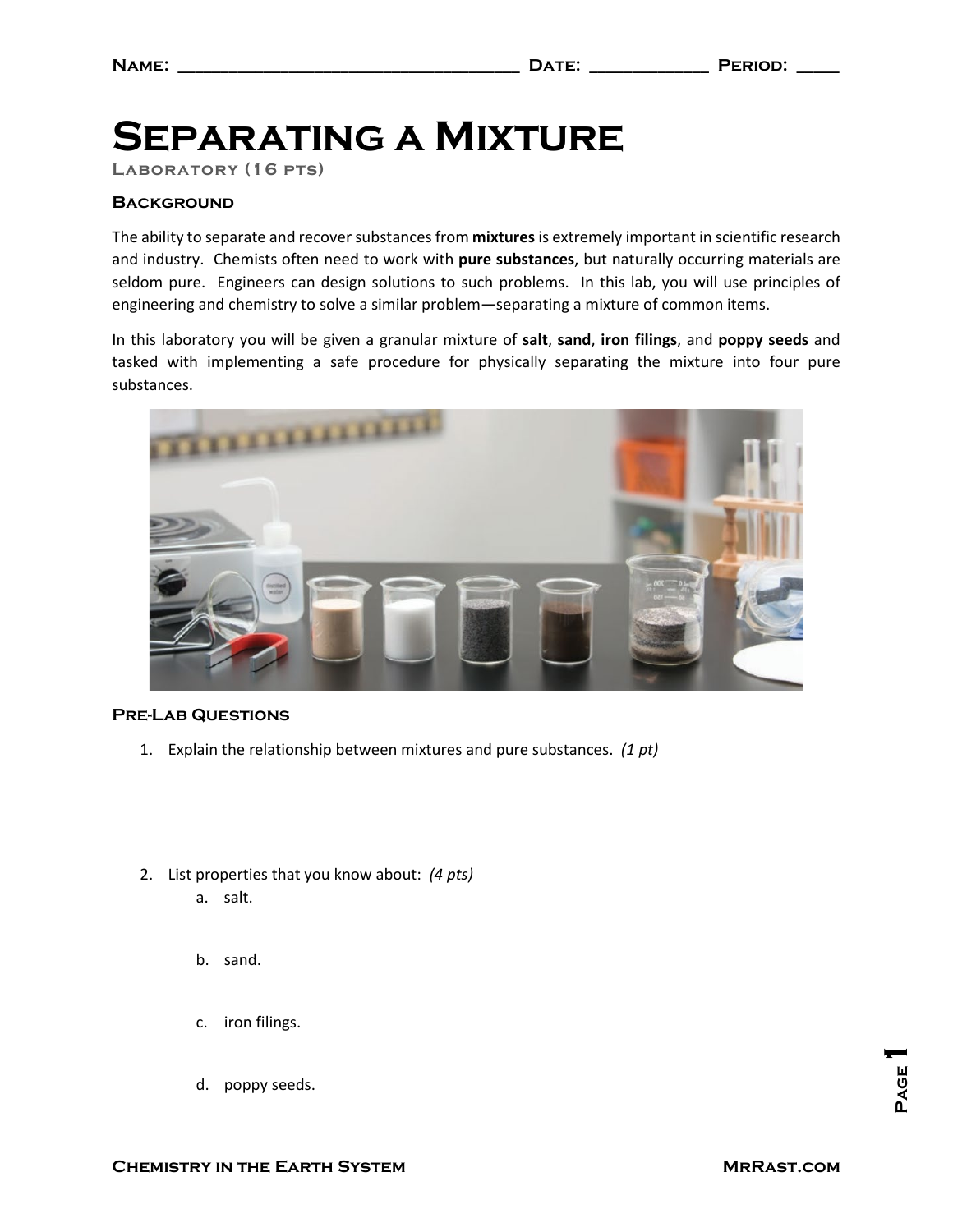### **Materials**

- Safety goggles
- 20 mL sample mixture (salt, sand, iron filings, poppy seeds)
- Water
- Filter paper
- Funnel

### **Safety**

- Iron filings are hazardous is swallowed, inhaled, or enter your eyes or nose.
- Wear goggles
- Do not eat or drink
- Hot plate • Scoopula
- 
- 4 Test tubes with rack
- 150 mL beaker
- Magnet
- Wash your hands immediately after completing and cleaning up your station.

#### **Procedure**

Using the materials above, design a safe procedure for separating the mixture of salt, sand, iron filings, and poppy seeds into 4 test tubes of pure substances. Get your procedure approved before you begin.

**Page** <u>ष</u>